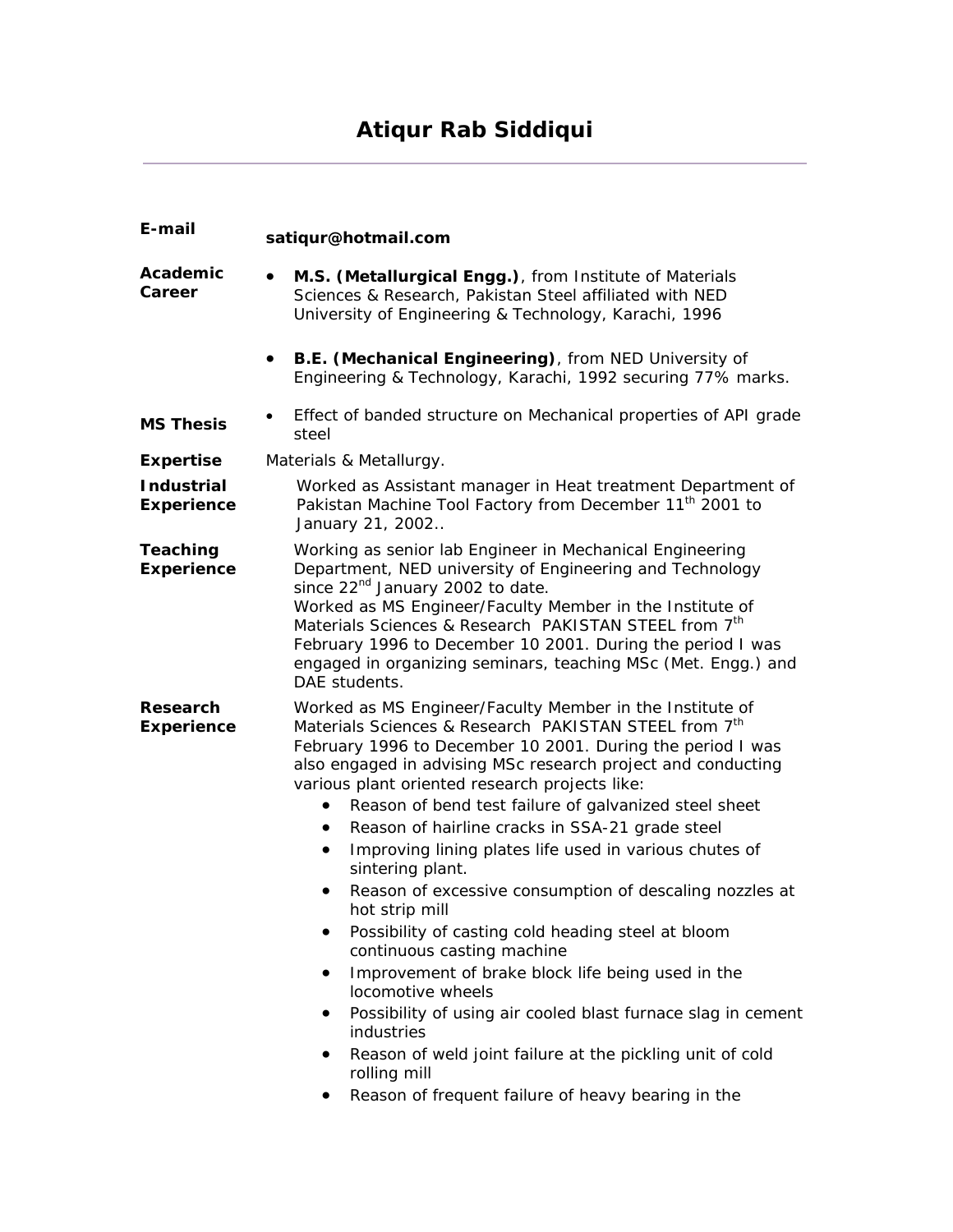|                                    | finishing strand of HSM.                                                                                                                                  |
|------------------------------------|-----------------------------------------------------------------------------------------------------------------------------------------------------------|
| Professional<br><b>Memberships</b> | Pakistan Engineering Council.                                                                                                                             |
| Teaching<br><b>Interest</b>        | Materials and Metallurgy, Heat Treatment, Mechanical properties<br>of Materials, Manufacturing processes.                                                 |
| <b>Honors</b>                      | Nominated internal examiner of Supplementary Examinations of<br>B.E (Metallurgy)<br>Presented papers in various national and international<br>conferences |
| <b>Address</b>                     | Flat No C-3, Gulshan e Zubaida Block E, North Nazimabad<br>Karachi - 74700, Pakistan                                                                      |
| $C.N.I.C.$ No.                     | 42101-7461421-1                                                                                                                                           |
| <b>Telephone</b>                   | 36633764                                                                                                                                                  |

### **Paper presented/published**

- **1. Effect of chemical compostion and microstructure on the brake block life of locomotive**  Presented at 5<sup>th</sup> International symposium on Advanced Materials 1997, Islamabad
- **2. Statistical Model for predicting correct amount of deoxidizer on Al killed grade casted at slab caster of Pakistan Steel**  Presented at 6<sup>th</sup> International symposium on Advanced Materials 1999, Islamabad and published in the proceedings
- **3. Possibility of using air cooled blast furnace slag in cement industries**  Presented at 6<sup>th</sup> International symposium on Advanced Materials 1999, Islamabad
- **4. Effect of Banded structure on the Mechanical properties of API grade steel**  Published in Pakistan Steel Research Journal Vol 1, ISSN 1025-997X
- **5. Petrography of coal and its application to coking**  Published in Pakistan Steel Research Journal Vol 2, ISSN 1025-997X
- **6. Thar coal and its Metallurgical aspects**  Published in Pakistan Steel Research Journal Vol 2, ISSN 1025-997X
- **7. Refurbishment of hot strip mill working roll at Pakistan Steel**  Presented at national seminar on welding technology, March 2001 Oranized by PAEC, Islamabad
- **8. Blast furnace slag- properties & uses an overview**  Presented at  $2<sup>nd</sup>$  civil engineering congress Nov. 2001 Organized by institute of engineers Pakistan
- **9. Effect of various deoxidants on the oxygen content in various grade steel**  Published in Pakistan Steel Research Journal Vol 3, ISSN 1025-997X

## **10. Metallurgical behavior of lakhra coal**